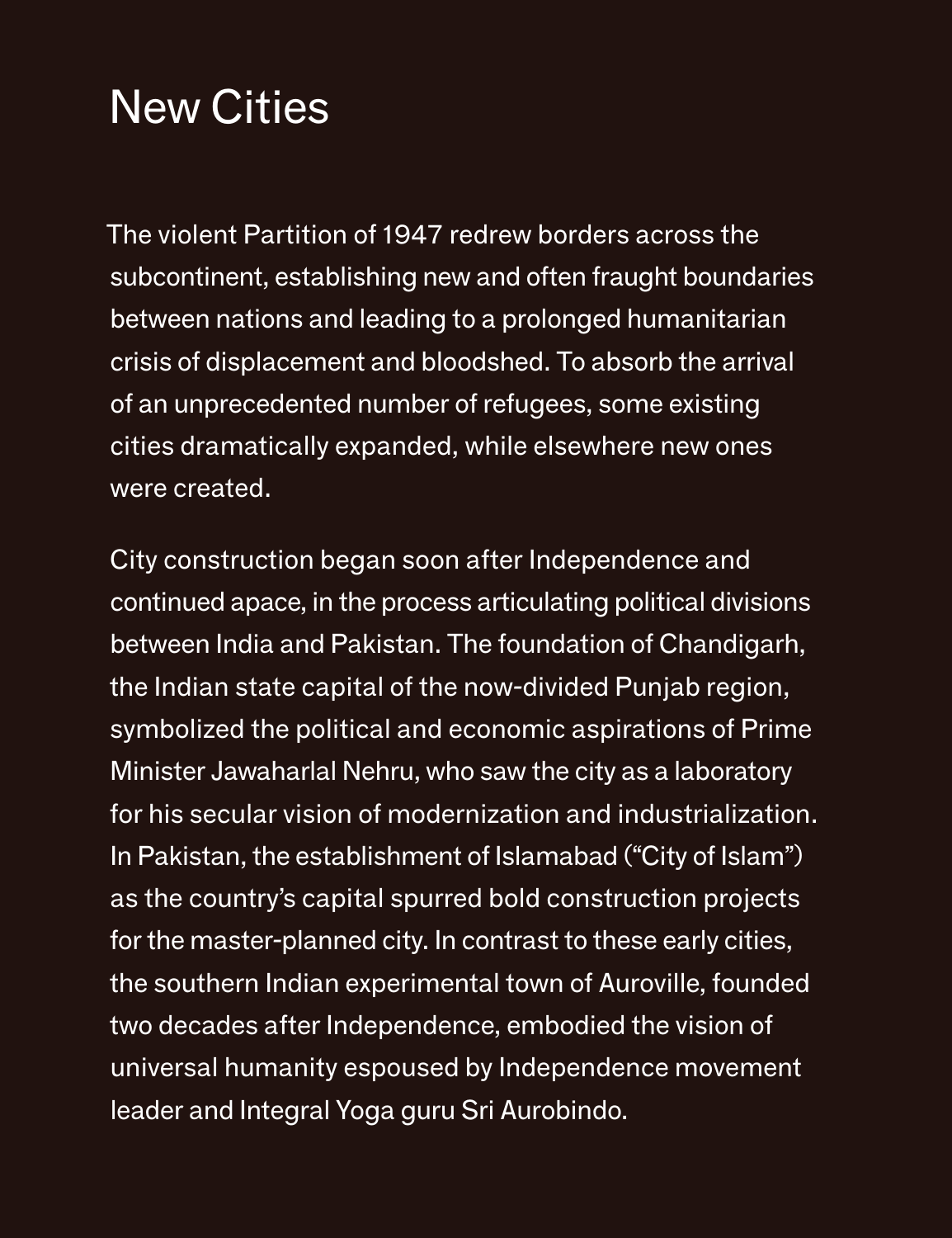The most immediate impact of the 1947 Partition was its human toll. An estimated half million people died, and thirteen million more were displaced. Beyond the urgency of creating housing for these refugees, the newly independent nations of South Asia faced a moral and economic reckoning: to solve the housing crisis, mass-produced, high-density architecture had to remain low-cost while also supporting domestic industrialization, showcasing national visions, and accommodating local ways of life.

Architects responded with new affordable-housing prototypes favoring the use of concrete and brick, cost-effective materials that leveraged a workforce of hand laborers. Governments commissioned large-scale housing schemes with units numbering in the thousands. Many projects featured incremental participatory design, with basic modules that inhabitants could gradually expand as their families grew and financial circumstances changed. In public, private, low-cost, and upper-middle-class schemes alike, architects made use of open-air courtyards and terraces, which, beyond providing shade and ventilation, drew on vernacular traditions and promoted communal living.

## Templates for Living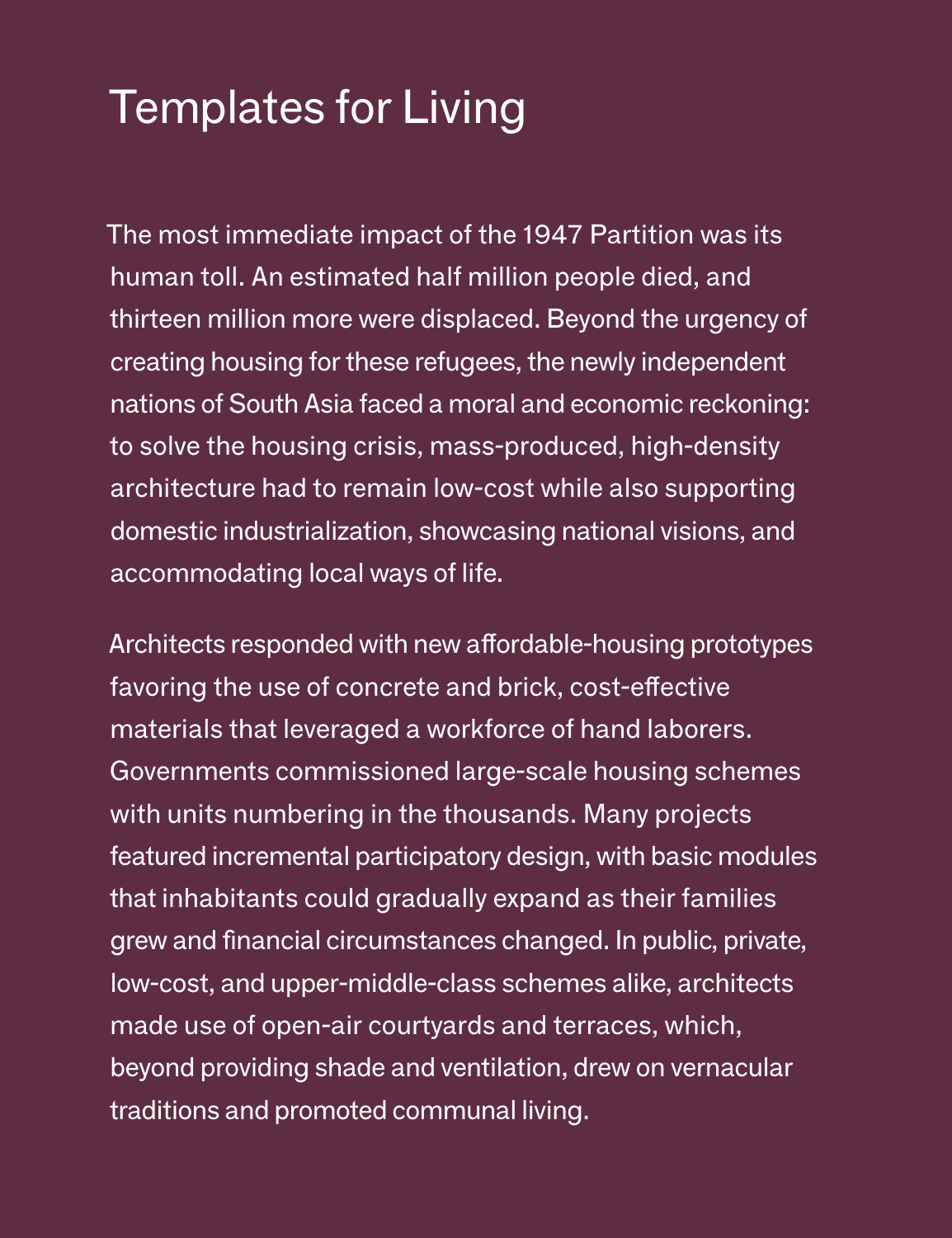Even under colonial rule, much of the struggle for autonomy in South Asia had hinged upon industrial development. In this respect, political independence did not break with the processes of industrialization set in motion before 1947 but instead accelerated their pace and paved the way for state-planned production. Progressive and military governments alike turned to centralized planning, folding private-sector development and state-owned industries into national, self-reliant strategies.

Industry and infrastructure created the economic conditions for South Asian self-determination. In India, these developments were made manifest when Prime Minister Jawaharlal Nehru declared hydroelectric dams and other infrastructural projects to be the "temples of a new age." For the neighboring island nation of Sri Lanka (formerly Ceylon), tourism was instrumental in post-Independence economic growth, alongside the nationalization of colonial industries and private plantations. With commercial air travel and middle-class mobility bringing in a new stratum of visitors, a demand rose for modernist hotels that could cater to changing cosmopolitan tastes.

#### Industry and Infrastructure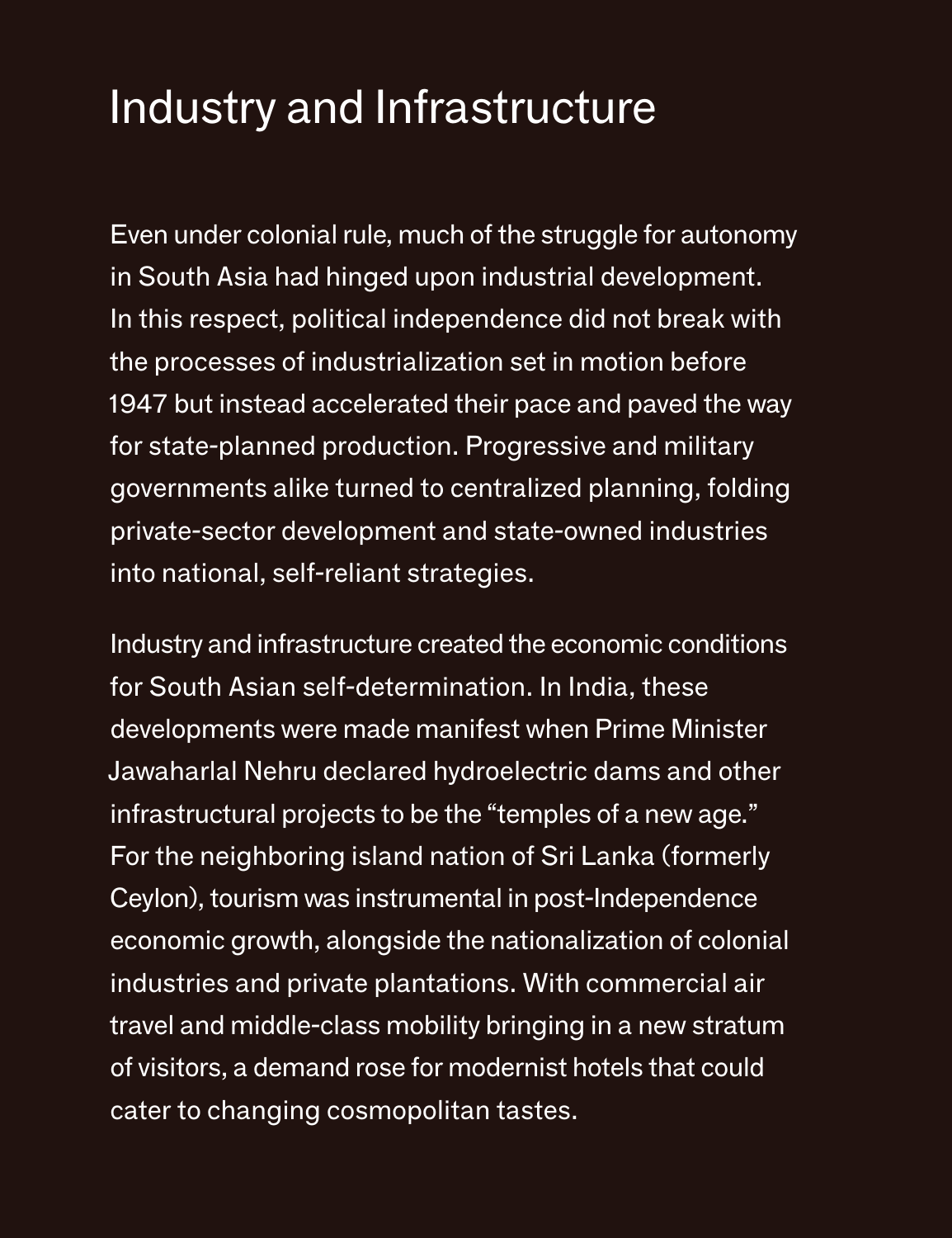Governmental buildings, monuments, and pavilions for international fairs and industrial expositions represented the new nations' underlying values and aspirations in architectural terms. Some of these spaces, such as the National Parliament House in Dhaka, served parliamentary functions. Others, such as the Hall of Nations and Halls of Industries in New Delhi, were designed to express distinct national ideas and display the politics of their new regimes.

Throughout South Asia, the expressive qualities of concrete were utilized to great effect. Readily available and comparatively inexpensive, it could be mixed by hand, transported by foot, and cast on-site, all by local laborers. These conditions encouraged significant experimentation and structural innovation. Architects and engineers collaboratively produced breathtaking feats of concrete construction that transformed the ubiquitous material into one with regional singularity, in ways possible only on the subcontinent. From the parliamentary buildings of Dhaka to the fairgrounds of New Delhi, concrete existed as both a symbol of independence and a material that enabled it, aligning political aspirations with industrial policies.

#### Political Spaces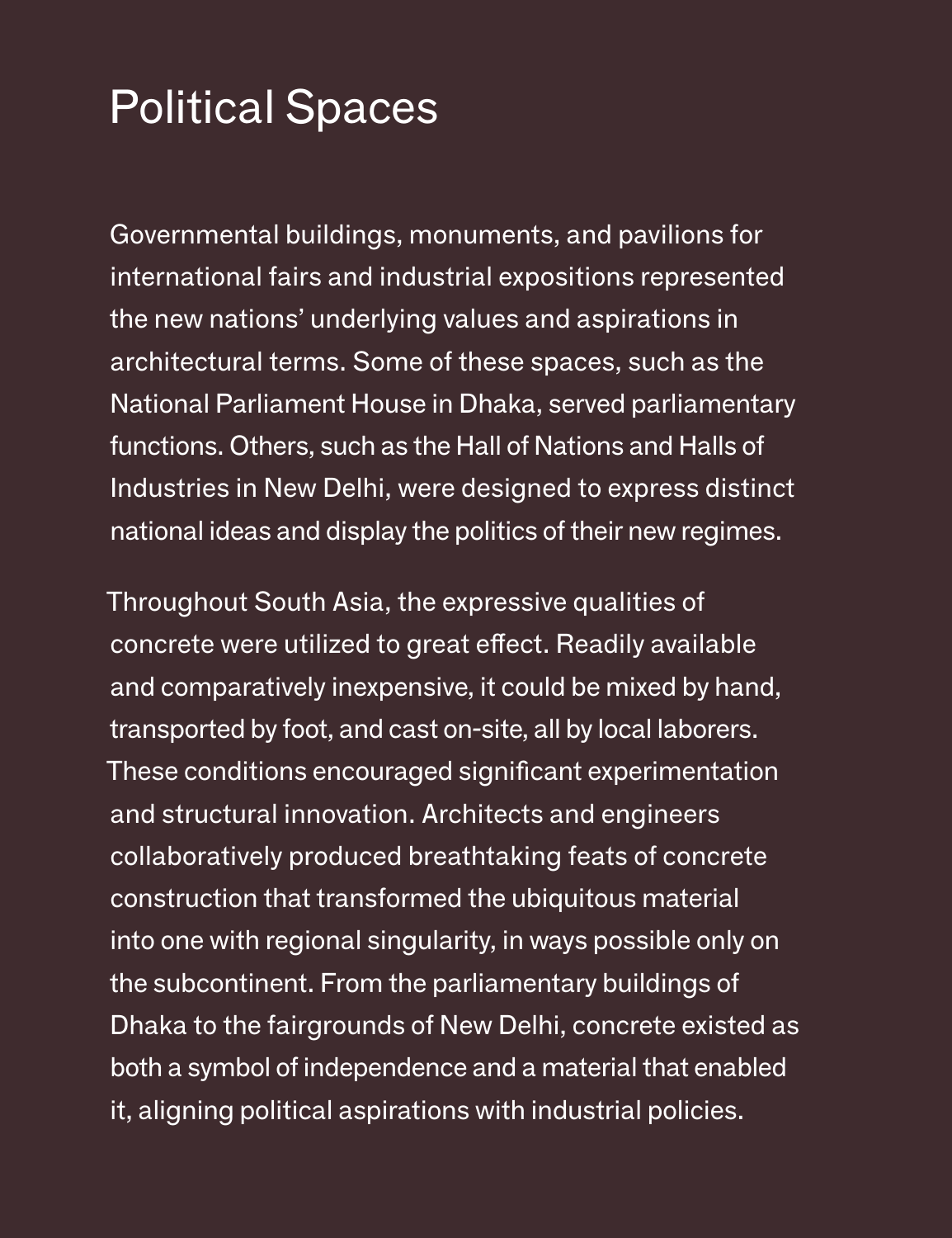Education helped set progressive post-Independence agendas in motion. The building of new institutions of learning aligned with the formation of self-determined societies, and India, Pakistan, Bangladesh (formerly East Pakistan), and Sri Lanka (formerly Ceylon) all established new campuses as well as expanded disciplines. Political leaders across the subcontinent viewed education as a tool for social progress and a way to strengthen national industries through specialized training.

New technical institutes focused on pragmatic applications of science and technology, and access to public education allowed students, including growing numbers of women and other marginalized groups, to break free from the rigid and limiting divisions of British curricula. From smallscale elementary schools to expansive campuses of higher education, architecture reinforced the agency of their students, instilling in them new ideals of citizenship.

### Landscapes of Education